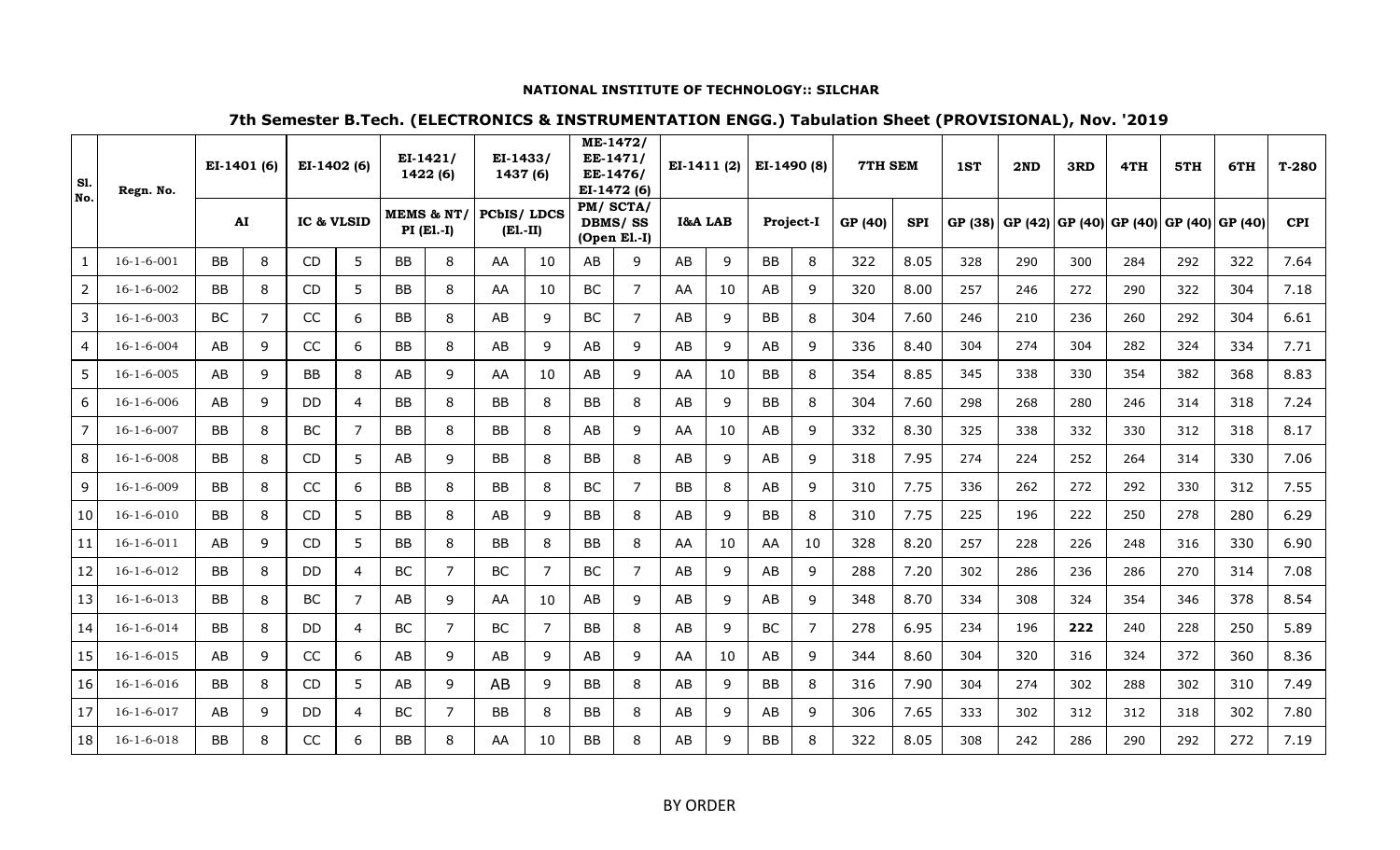### **NATIONAL INSTITUTE OF TECHNOLOGY:: SILCHAR**

# **7th Semester B.Tech. (ELECTRONICS & INSTRUMENTATION ENGG.) Tabulation Sheet (PROVISIONAL), Nov. '2019**

| <b>S1.</b><br>No. | Regn. No.          | EI-1401 (6)<br>${\bf AI}$ |    | EI-1402 (6)<br>IC & VLSID |                | $EI-1421/$<br>1422 (6)<br>MEMS & NT/<br>$PI$ (El.-I) |    | EI-1433/<br>1437 (6)<br><b>PCbIS/LDCS</b><br>$(E1.-II)$ |    | ME-1472/<br>EE-1471/<br>EE-1476/<br>EI-1472 (6)<br>$PM/$ SCTA/<br><b>DBMS/SS</b><br>$(Open$ El.-I) |    |         | $EI-1411(2)$ |           | EI-1490 (8) |         | <b>7TH SEM</b> |         | 2ND             | 3RD | 4TH    | 5TH     | 6TH     | $T-280$    |
|-------------------|--------------------|---------------------------|----|---------------------------|----------------|------------------------------------------------------|----|---------------------------------------------------------|----|----------------------------------------------------------------------------------------------------|----|---------|--------------|-----------|-------------|---------|----------------|---------|-----------------|-----|--------|---------|---------|------------|
|                   |                    |                           |    |                           |                |                                                      |    |                                                         |    |                                                                                                    |    | I&A LAB |              | Project-I |             | GP (40) | <b>SPI</b>     | GP (38) | GP (42) GP (40) |     | GP(40) | GP (40) | GP (40) | <b>CPI</b> |
| 19                | $16 - 1 - 6 - 019$ | BC                        | 7  | DD                        | 4              | <b>BB</b>                                            | 8  | <b>BB</b>                                               | 8  | BB                                                                                                 | 8  | BB      | 8            | BB        | 8           | 290     | 7.25           | 270     | 256             | 274 | 260    | 268     | 306     | 6.87       |
| 20                | $16 - 1 - 6 - 020$ | BB                        | 8  | BC                        | $\overline{7}$ | AB                                                   | 9  | AA                                                      | 10 | AB                                                                                                 | 9  | AB      | 9            | AB        | 9           | 348     | 8.70           | 334     | 340             | 330 | 352    | 338     | 338     | 8.50       |
| 21                | $16 - 1 - 6 - 021$ | AB                        | 9  | BB                        | 8              | AA                                                   | 10 | AB                                                      | 9  | AA                                                                                                 | 10 | AB      | 9            | AB        | 9           | 366     | 9.15           | 339     | 302             | 346 | 380    | 368     | 358     | 8.78       |
| 22                | $16-1-6-022$       | AB                        | 9  | <b>CC</b>                 | 6              | <b>BB</b>                                            | 8  | AB                                                      | 9  | AB                                                                                                 | 9  | AB      | 9            | AB        | 9           | 336     | 8.40           | 338     | 316             | 314 | 386    | 390     | 360     | 8.71       |
| 23                | $16 - 1 - 6 - 023$ | <b>BB</b>                 | 8  | <b>BC</b>                 | $\overline{7}$ | AB                                                   | 9  | AB                                                      | 9  | AB                                                                                                 | 9  | AB      | 9            | AB        | 9           | 342     | 8.55           | 348     | 338             | 332 | 342    | 376     | 368     | 8.74       |
| 24                | $16 - 1 - 6 - 024$ | AA                        | 10 | <b>BB</b>                 | 8              | AA                                                   | 10 | AA                                                      | 10 | AB                                                                                                 | 9  | AA      | 10           | AB        | 9           | 374     | 9.35           | 361     | 356             | 386 | 370    | 390     | 384     | 9.36       |
| 25                | $16 - 1 - 6 - 025$ | CC                        | 6  | DD                        | 4              | <b>BC</b>                                            | 7  | AB                                                      | 9  | <b>BC</b>                                                                                          | 7  | AB      | 9            | AB        | 9           | 288     | 7.20           | 194     | 206             | 206 | 230    | 182     | 272     | 5.64       |
| 26                | $16 - 1 - 6 - 026$ | BC                        | 7  | <b>CD</b>                 | 5              | AB                                                   | 9  | BB                                                      | 8  | BB                                                                                                 | 8  | BC      | 7            | <b>BB</b> | 8           | 300     | 7.50           | 362     | 348             | 318 | 360    | 354     | 340     | 8.51       |
| 27                | $16 - 1 - 6 - 027$ | <b>BB</b>                 | 8  | CD                        | 5              | AB                                                   | 9  | AB                                                      | 9  | BB                                                                                                 | 8  | BB      | 8            | <b>BB</b> | 8           | 314     | 7.85           | 258     | 208             | 228 | 248    | 272     | 280     | 6.46       |
| 28                | $16-1-6-028$       | AB                        | 9  | <b>BC</b>                 | $\overline{7}$ | AB                                                   | 9  | AA                                                      | 10 | AB                                                                                                 | 9  | AB      | 9            | AB        | 9           | 354     | 8.85           | 337     | 348             | 328 | 340    | 350     | 376     | 8.69       |
| 29                | $16 - 1 - 6 - 029$ | <b>BB</b>                 | 8  | CC                        | 6              | <b>BB</b>                                            | 8  | AB                                                      | 9  | BB                                                                                                 | 8  | BB      | 8            | <b>BB</b> | 8           | 314     | 7.85           | 263     | 242             | 218 | 226    | 260     | 284     | 6.45       |
| 30                | $16 - 1 - 6 - 030$ | AB                        | 9  | CC                        | 6              | AB                                                   | 9  | AB                                                      | 9  | BB                                                                                                 | 8  | AB      | 9            | AB        | 9           | 336     | 8.40           | 328     | 314             | 318 | 342    | 342     | 368     | 8.39       |
| 31                | $16 - 1 - 6 - 031$ | <b>BB</b>                 | 8  | <b>BC</b>                 | $\overline{7}$ | <b>BB</b>                                            | 8  | AA                                                      | 10 | <b>BB</b>                                                                                          | 8  | AB      | 9            | AB        | 9           | 336     | 8.40           | 301     | 264             | 296 | 344    | 358     | 364     | 8.08       |
| 32                | 16-1-6-032         | <b>BB</b>                 | 8  | BB                        | 8              | AB                                                   | 9  | AB                                                      | 9  | <b>BB</b>                                                                                          | 8  | AB      | 9            | <b>BB</b> | 8           | 334     | 8.35           | 308     | 274             | 294 | 326    | 310     | 336     | 7.79       |
| 33                | $16 - 1 - 6 - 033$ | AA                        | 10 | <b>BC</b>                 | $\overline{7}$ | AB                                                   | 9  | AB                                                      | 9  | AB                                                                                                 | 9  | AA      | 10           | <b>BB</b> | 8           | 348     | 8.70           | 281     | 336             | 304 | 326    | 384     | 354     | 8.33       |
| 34                | $16 - 1 - 6 - 034$ | AB                        | 9  | CC                        | 6              | BB                                                   | 8  | AB                                                      | 9  | AB                                                                                                 | 9  | AB      | 9            | <b>BB</b> | 8           | 328     | 8.20           | 321     | 284             | 276 | 286    | 316     | 352     | 7.73       |
| 35                | 16-1-6-036         | <b>BB</b>                 | 8  | BC                        | $\overline{7}$ | BB                                                   | 8  | AB                                                      | 9  | BB                                                                                                 | 8  | AA      | 10           | AA        | 10          | 340     | 8.50           | 274     | 258             | 270 | 336    | 330     | 374     | 7.79       |
| 36                | 16-1-6-037         | BC                        | 7  | <b>CD</b>                 | 5              | BB                                                   | 8  | <b>BB</b>                                               | 8  | BC                                                                                                 | 7  | AA      | 10           | <b>BB</b> | 8           | 294     | 7.35           | 233     | 216             | 242 | 262    | 284     | 296     | 6.53       |